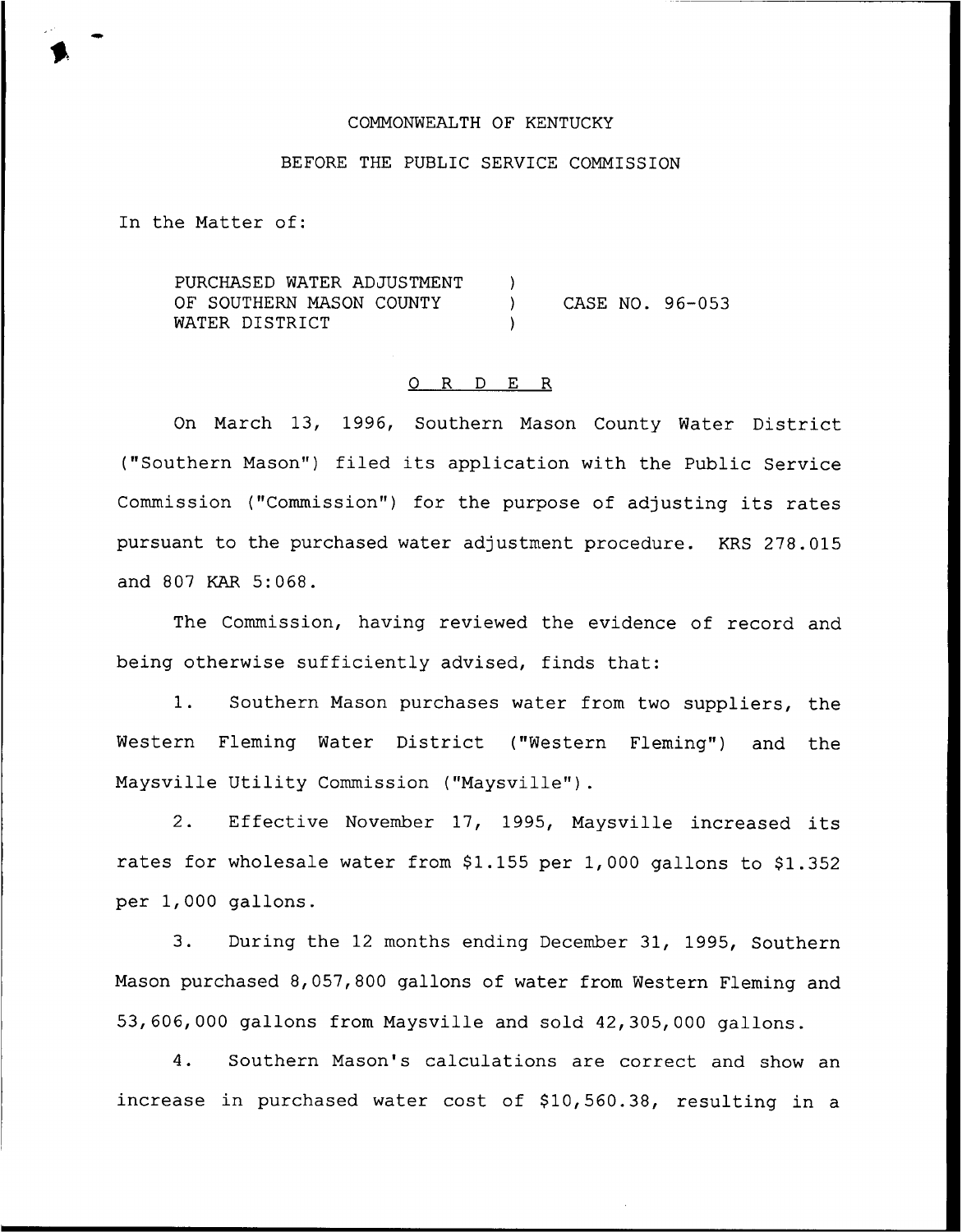purchased water adjustment of 25 cents per 1, 000 gallons. Based on an average monthly usage of 5,000 gallons, monthly bills to Southern Mason's customers would increase \$1.25, from \$25.12 to 926.37 or 4.9 percent.

5. The purchased water adjustment of 25 cents per 1,000 gallons and the rates in Appendix A, attached hereto and incorporated herein, are fair, just, and reasonable and should be approved.

IT IS THEREFORE ORDERED that:

1. The purchased water adjustment of <sup>25</sup> cents per 1,000 gallons and the rates in Appendix <sup>A</sup> are approved for services rendered on and after February 1, 1996.

2. Southern Mason's proposed tariff is approved.

3. Within 30 days of the date of this Order, Southern Mason shall file verification that the notice to its customers has been given.

Done at Frankfort, Kentucky, this 9th day of April, 1996. PUBLIC SERVICE COMMISSION

Chairma

ATTEST: Vice Lehairman

-Executive Director Commissione